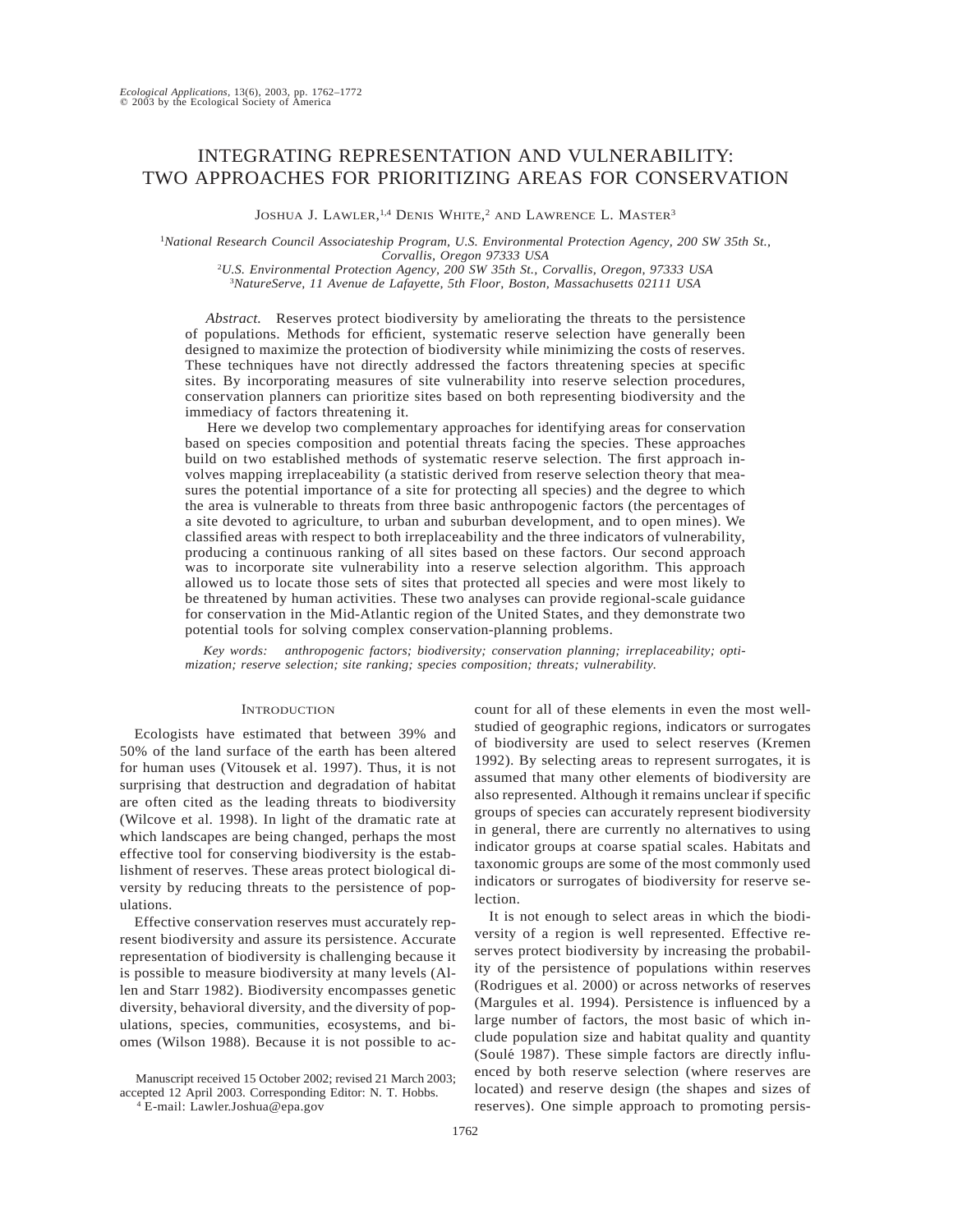tence has been to require multiple or ''redundant'' representation. By assuring that each species (or other conservation target) is represented at several sites, the probability of their persistence is potentially increased (Pressey et al. 1996). The proximity of, or connectivity among, selected sites may also promote persistence by increasing habitat availability to species with large ranges and enabling the recolonization of sites by individuals of metapopulations (Harrison 1994, Hess 1996). The sizes and shapes of reserves, in part, determine the amount of available habitat for many species, as well as reduce or exaggerate potentially deleterious effects of habitat edges (Harris 1988).

Most existing reserves have not been selected on the basis of representation or persistence. Most protected areas in the United States, for example, are generally at high elevations and have less fertile soils and more extreme climates; in short, they are the lands that nobody wanted (Scott et al. 2001). Such ad hoc reserve selection is unlikely to adequately protect biodiversity. A number of different systematic approaches to selecting sites that account for representation have been developed (e.g., Margules and Pressey 2000, Groves et al. 2002). Central to most of these approaches are the concepts of optimization and complementarity. Because there are almost always competing economic interests and multiple demands on potential sites for conservation, and because resources for creating reserves are limited, it is often the goal of conservation planners to minimize the costs of reserve networks while maximizing the biodiversity protected.

Efficient site selection can thus be defined as an optimization problem with the goal of protecting all conservation targets (hereafter species) with the minimum expenditure of resources (e.g., land, or costs of land). The actual selection of sites is most often done with a predefined algorithm based on the concept of complementarity (Margules et al. 1988, Csuti et al. 1997, Pressey et al. 1997). Complementarity is a measure of the degree to which a site contributes to the representation of previously unrepresented species (Pressey et al. 1993). The measure thus depends on the composition of any previously selected sites and changes as sites are added to the reserve network. A reserve selection algorithm produces a set of sites, or multiple sets of sites, that represent the maximum number of species in a given number of sites, or all species in the minimum number of sites. Many different algorithms have been tested and some have been incorporated into conservation planning tools that have been applied to select potential reserve sites in different parts of the world (Bedward et al. 1992, Ferrier et al. 2000, Groves et al. 2002).

Pressey et al. (1994) proposed an alternative to the predetermined-algorithm approach to reserve selection. Like the algorithms, this approach makes use of complementarity as a selection criterion. The approach involves mapping a continuous site attribute known as



FIG. 1. Hypothetical sites plotted along two axes (adapted from Margules and Pressey [2000]). Irreplaceability is a measure of the relative contribution of a site to protecting a set of conservation targets. Sites with higher irreplaceability values can be viewed as having higher conservation value. The horizontal axis depicts the degree to which the conservation targets at a site are vulnerable to any of a number of potential threats.

irreplaceability, a measure based on complementarity (Ferrier et al. 2000), and allows planners to iteratively and interactively select sites based on these values. Irreplaceability is a measure of the importance of a site to the goal of protecting all species. Sites that are totally irreplaceable contain species that can be found at no other site. Less irreplaceable sites are not unique, and thus there are alternative sites that can be selected in their stead. The approach is more flexible than the predetermined algorithms because planners are able to interactively select reserves, using the irreplaceability values to give them a wide range of options (Margules and Pressey 2000).

Because reserves serve the purpose of removing or decreasing the threats to biodiversity, it follows that these threats should be directly addressed in the reserve selection process. In fact, a number of researchers have suggested that the effectiveness of conservation planning could be improved by prioritizing areas based both on representation and the vulnerability of sites to potential threats (Margules and Pressey 2000, Pressey and Taffs 2001). Including measures of vulnerability in the selection process allows planners to practice a form of triage (Myers 1979). Taking such an approach assumes that sites facing larger and more imminent threats should be addressed first, and that populations in less vulnerable sites will likely persist without immediate assistance, allowing those sites to be addressed later. Using this logic, conservation planners would address sites in quadrant II of Fig. 1 before addressing sites in quandrant I.

Because habitat destruction and degradation are two of the main factors threatening biodiversity (Wilcove et al. 1998, Lawler et al. 2002), some general measures of vulnerability will often be useful at scales appropriate for conservation planning. Measures incorporating human population density (Wickham et al. 2000)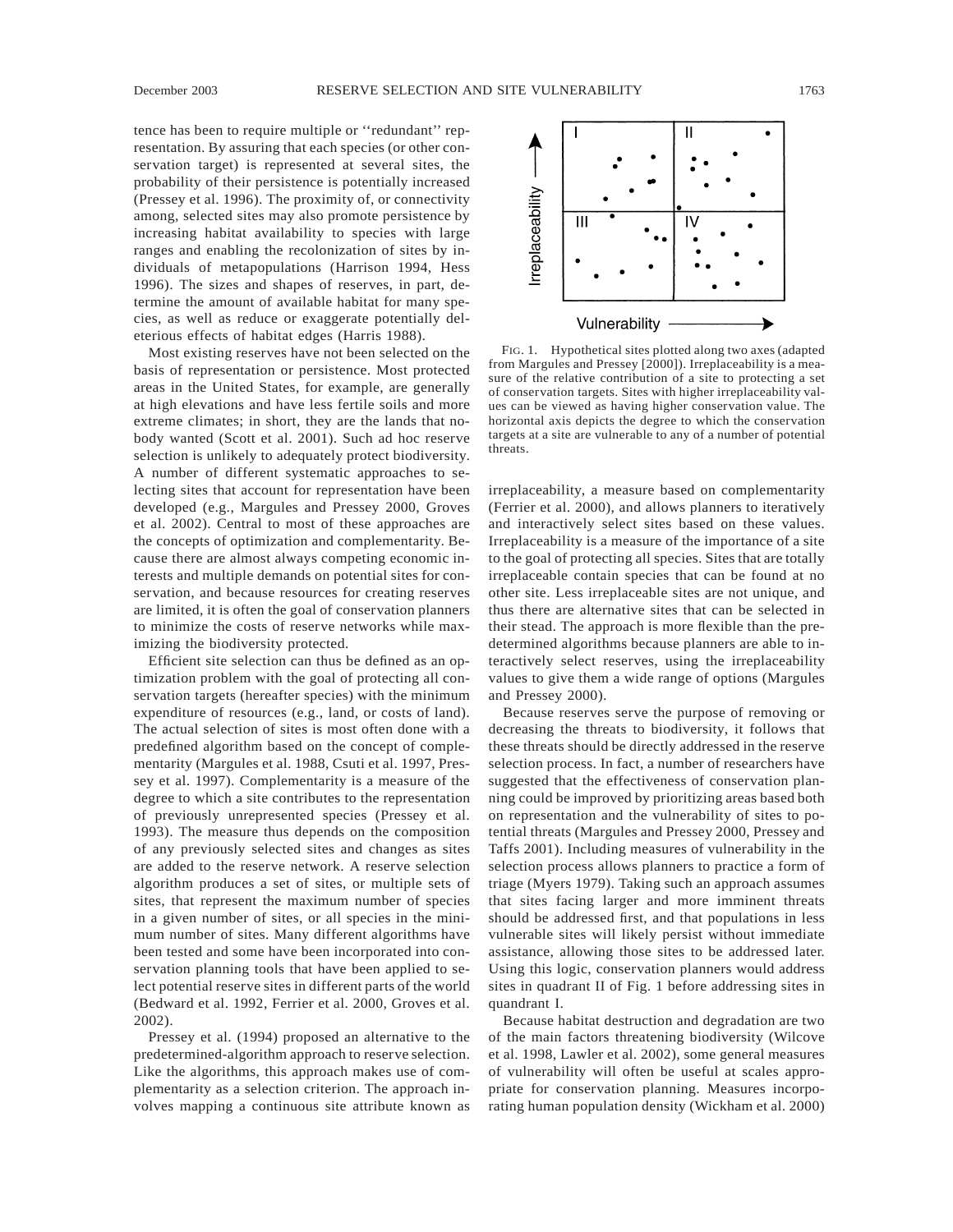or projections of human population increases (Abbitt et al. 2000) have both been suggested as general measures of vulnerability. In the tropics and in many temperate forested areas, where logging and burning account for a significant portion of habitat loss, the percentage of cleared forest may be a useful indicator of site vulnerability (Pressey and Taffs 2001). In other areas where intensive agriculture predominates or the dominant trend in land conversion is from agriculture to suburban development, other more general measures of land use and landscape pattern may be good indicators of vulnerability (O'Neill et al. 1997). Despite the obvious advantages of applying our current understanding of the threats to biodiversity to the site selection process, few studies have attempted to incorporate this fundamental aspect of conservation into reserve selection methods (Abbitt et al. 2000, Reyers et al. 2001).

Here we demonstrate two approaches to integrating information about species distributions and site vulnerabilities for conservation planning. These approaches build on the two different reserve selection methods just discussed. The first approach builds on the idea of mapping a continuous measure of irreplaceability (Pressey et al. 1994). We combined a measure of site irreplaceability and the relative level of each of three indicators of vulnerability to produce maps that could be used for conservation planning. The second approach uses a reserve selection algorithm to locate sets of sites that (1) include all species, (2) include the smallest number of sites possible, and (3) maximize vulnerability across sites. Although both of these reserve selection methods are based on the concept of complementarity, the types of results they produce (maps of site ''values'' vs. one or more sets of sites) are fundamentally different and provide planners with very different types of information. For this reason, it is difficult to quantitatively compare the results of the two analyses. We present our techniques as two complementary approaches and provide some quantitative, but primarily qualitative, comparisons of the results. We applied both techniques to species occurrence data for 497 vertebrate species from five taxonomic groups and three indicators of vulnerability based on measures of land use in the Mid-Atlantic region of the eastern United States.

## **METHODS**

## *Data*

We used a grid of 487 650-km<sup>2</sup> hexagonal cells (White et al. 1992) to cover an area that included the states of Delaware, Maryland, Pennsylvania, Virginia, and West Virginia. These cells served as the sites for all prioritizations and selections. Because these sites are generally too large to be considered reserves themselves, we regarded them as potential targets for finer scale analyses leading to the establishment of reserves, TABLE 1. Numbers of species and minimum sizes of reserve networks (as determined by simulated annealing) for six taxonomic groups in the Mid-Atlantic region of the United States.

| Taxon           | No. species | Minimum<br>no. sites† |
|-----------------|-------------|-----------------------|
| Fish            | 171         |                       |
| <b>Birds</b>    | 162         | 5                     |
| Mammals         | 67          |                       |
| Reptiles        | 45          | 6                     |
| Amphibians      | 52          | 8                     |
| All vertebrates | 497         | 77                    |

† The minimum number of sites necessary to include all species from each group in a reserve network.

restoration projects, or land easements within the selected sites. Species occurrence records for 497 native vertebrate species including amphibians, birds, freshwater fish, mammals, and reptiles were compiled for each of the 487 sites (Table 1). The Natural Heritage Programs from each of the five states compiled, digitized, and performed quality control procedures on the data as directed and assisted by The Nature Conservancy (Master 1996). Occurrences were determined using literature, expert opinion, digital databases, and museum records. Experts for each of the five taxonomic groups reviewed the databases.

We excluded a number of species from our analysis that were locally rare, but globally relatively common. Because rare species can have a strong influence on the outcome of reserve selection analyses, it is important to consider the reasons for including all species in the planning process (Kiester et al. 1996). We excluded any species that both occupied  $<$  5% of the sites in the region and was classified as globally relatively common from our data set. We used the lowest two sensitivity classes of a five-level global ranking system to classify species as globally common (Master 1991). This screening process eliminated 79 fish, 46 bird, 26 amphibian, 19 reptile, and 6 mammal species from a total of 673 vertebrate species.

We selected three indicators of human impact on the landscape to represent the vulnerability of a site. We chose to use the percentage of the site that had undergone urban or suburban development, the percentage committed to agriculture, and the percentage covered with open mines (e.g., strip mines and quarries). These three indicators of vulnerability were general enough to apply to many of the species in the five taxonomic groups, yet different enough to complement each other and not provide redundant information.

All three of the indicators of vulnerability were derived from National Land Characteristics Data (NLCD) generated by the Multi-Resolution Land Cover Consortium (Vogelmann et al. 2001). The NLCD classification system uses 21 categories to classify 30-m resolution Landsat Thematic Mapper imagery. We quantified the percentage of each of the 487 hexagons cov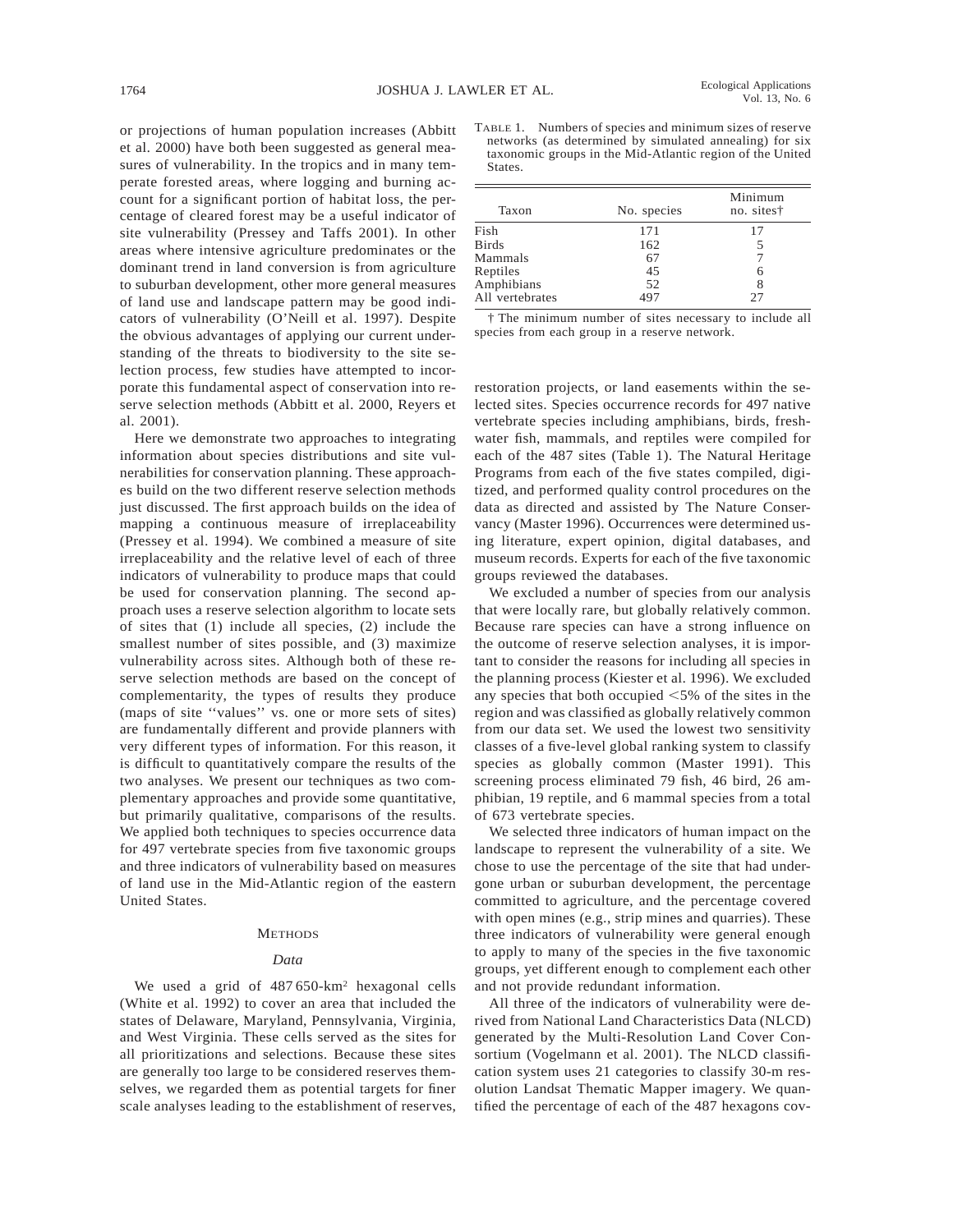ered by urban and suburban development (NLCD classes: low-intensity residential, high-intensity residential, and commercial/industrial/transportation lands), agriculture (NLCD classes: pasture or hay, row crops, small grains, fallow, orchards or vineyards, and recreational grasses), and open mines (NLCD class: quarries/strip mines/gravel pits).

We considered two additional measures of vulnerability based on the density of roads and human population density in each of 487 hexagons. Because both of these measures were highly positively correlated with the NLCD-derived measure of urban and suburban development, we chose to use only one of the three. To be consistent with our other measures of potential threats from agriculture and mining, we used the NLCD-derived measure of urban and suburban development.

# *Mapping irreplaceability and vulnerability*

We simultaneously mapped a site ranking based on species representation and site rankings based on the intensity of each of three indicators of vulnerability. To assess relative site importance based on species representation, we calculated a measure of irreplaceability for each site. We used the formulation described by Ferrier et al. (2000) in which irreplaceability is calculated for each species at each site. The following four-step process defines the calculation of irreplaceability for species *A* at site *S*. First, find all possible sets of sites (of a given size). Second, find the sets of sites from the first step that contain all species. Third, find the sets of sites from step two that contain site *S*. Fourth, find those sets of sites from step three that will no longer contain species *A*, if site *S* is removed from the set. Dividing the number of sets from step four by the number from step two produces an irreplaceability value for species *A* at site *S*. Irreplaceability values would then be calculated for all other species at site *S* and the values would be summed to produce one measure for the site. Because the calculation of irreplaceability involves finding all sets of sites that include all species, computation, particularly with large sets of sites and many species, is often infeasible in reasonable time periods. We used the conservation-planning program C-Plan that employs a statistical estimate of irreplaceability (Ferrier et al. 2000). We calculated irreplaceability for each species at a site and then summed the values to produce one value for each site. Calculated in this way, values for the irreplaceability of a site have a lower bound of zero and a theoretical upper bound of the number of species at the site. In practice, the highest irreplaceability value is much lower than this theoretical upper bound.

We calculated six different irreplaceability values for each site using six different sets of species (each of the five taxa individually and all species as one group). We mapped the values of irreplaceability against the values of each indicator of vulnerability, producing 18 maps with which site vulnerability and irreplaceability could be simultaneously assessed.

# *Vulnerability as a constraint in a site selection algorithm*

Our second approach to integrating information about species representation and site vulnerability was based on solving the set-covering problem (Underhill 1994). The basic problem of determining the locations of the smallest number of sites that cover all conservation elements was formulated for all sites *j* in the universe of available sites *J* by Camm et al. (1996) as

$$
\min \sum_{j \in J} x_j \tag{1}
$$

subject to

$$
x_j = (0, 1) \qquad \text{for all } j \in J \tag{2}
$$

$$
\sum_{j \in N_i} x_j \ge 1 \qquad \text{for all } i \in I \tag{3}
$$

where  $x_i$  is a binary variable taking the value 1 or 0 depending on whether site *j* is included or excluded from the solution set, respectively. In addition to the simple constraint of Eq. 2, Eq. 1 is constrained by Eq. 3 such that each conservation element *i* of the universe of conservation elements *I* is included in the solution set. *Ni* is the set of all sites that contain the element *i*.

This formulation can be modified to account for differences in cost among sites (e.g., site area, monetary land value, or other measurable costs) as follows, replacing Eq. 1 with

$$
\min \sum_{j \in J} c_j x_j \tag{4}
$$

where  $c_i$  is the cost of selecting site *j*. We substituted an index of vulnerability for this cost factor. We created a simple index of vulnerability based on our three factors (development, agriculture, and open mines). We scaled each of the three factors so that their values ranged from 0 to 1 and added them together. Vulnerability at a site *j* is defined as

$$
V_j = D_j + A_j + M_j \tag{5}
$$

where *D, A,* and *M* are the scaled measures of development, agriculture, and open mines, respectively. Because we were most interested in more vulnerable sites, we scaled the index and substituted its inverse (IV*<sup>j</sup>* ) for  $c_i$  in Eq. 4:

$$
IV_j = 1 - \frac{V_j}{\max(V)}\tag{6}
$$

$$
\min \sum_{j \in J} \text{IV}_j x_j. \tag{7}
$$

Thus by minimizing Eq. 7, we simultaneously minimized the number of sites selected and maximized the total vulnerability across selected sites.

We used simulated annealing (Kirkpatrick et al. 1983, Possingham et al. 2000) to select the most vul-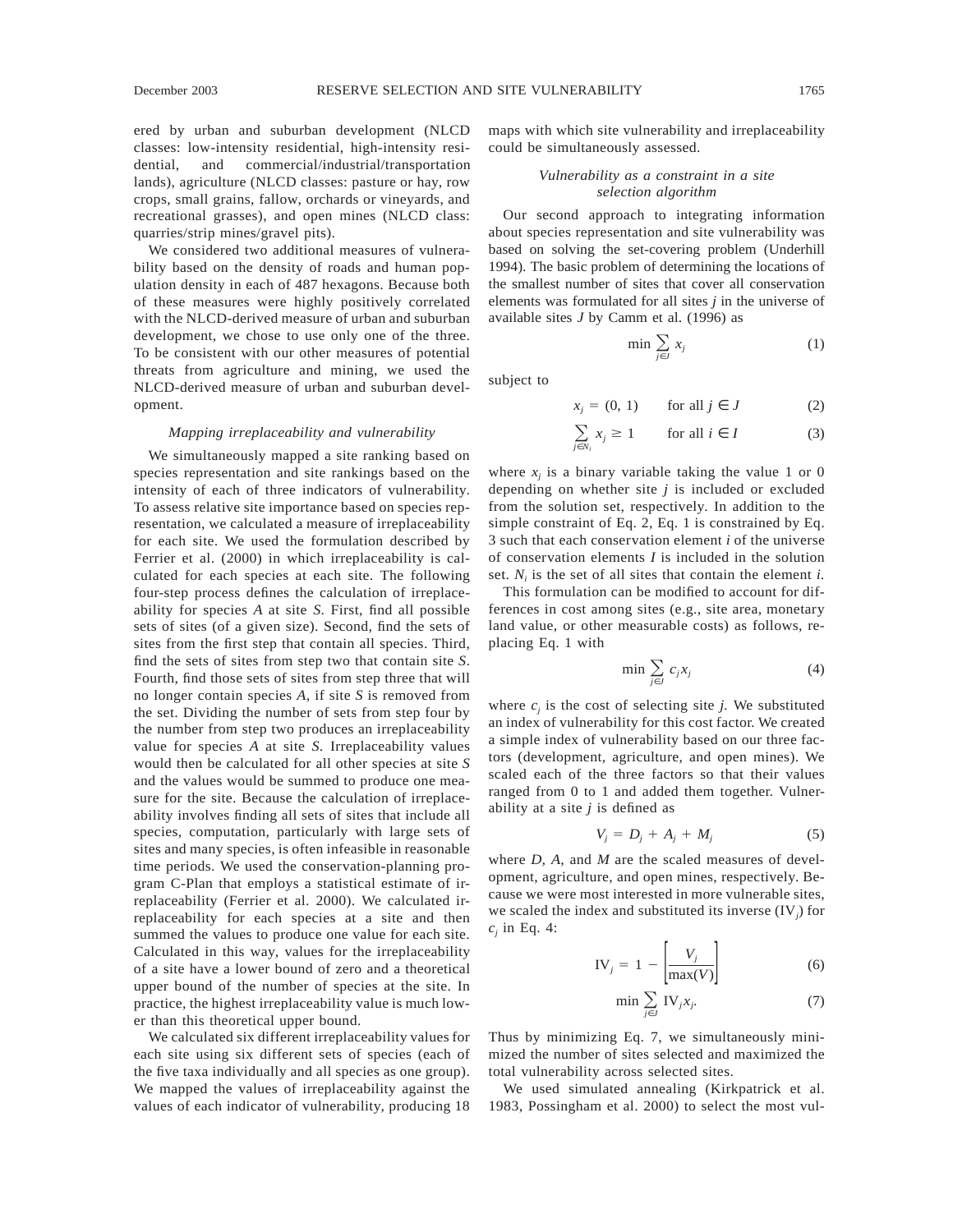Amphibians Fish **Birds** 1.043<br>0.047 4 154 2.247  $0.071$ 0.031  $0.011$  $0.019$ 0.017  $0.003$ 0.002 0.003  $0.000$  $0.000$ 0.000 Reptiles Mammals All vertebrates 3.932  $1.145$ 1.640 0.035 0.039  $0.111$  $0.013$ 0.027  $0.011$ 0.007 0.003  $0.001$ 0.000 0.000 0.000

FIG. 2. A measure of summed irreplaceability for 487 sites in the Mid-Atlantic region of the United States for five taxonomic groups and for all species combined. Each shade represents a quartile of the range in irreplaceability values. The darkest hexagons represent the 25% of the sites that were most important for preserving all species.

nerable of the smallest sets of sites that included each species at least one time. Integer programming can provide the optimal solutions to reserve selection problems (Underhill 1994) and has been used to solve reserve selection problems with multiple objective equations (Rothley 1999). However, when there are large numbers of sites and species, integer programming becomes computationally difficult. Although simulated annealing does not necessarily provide the optimal solutions to such problems, it has proven to perform well in relation to other techniques and is relatively quick at finding good solutions (Csuti et al. 1997, Pressey et al. 1997).

We applied the reserve selection analysis to all species together as one group. We then compared the sites selected with this analysis to a map of irreplaceability calculated for all species and vulnerability as represented by the index composed of the three indicators of vulnerability. This allowed us to directly compare the results of the two techniques. We compared the average vulnerability of the sites selected with the reserve selection algorithm to the average vulnerability of 100 alternative solutions of the same size chosen with a basic optimization function that attempted to find the smallest number of sites that included all species but that did not attempt to maximize vulnerability across sites (i.e., Eqs. 1–3). All simulated annealing runs were done with either the reserve selection software SITES (Andelman et al. 1999) or our own code written in the C programming language.

#### **RESULTS**

#### *Mapping irreplaceability and vulnerability*

The five taxa generally showed relatively different patterns of irreplaceability across the region (Fig. 2).

For example, important areas for the representation of bird diversity were concentrated in the northern portion of the region, compared to areas in the southeast and southwest for amphibians, west and south for fish, and northeast and central for mammals. However, there were a few areas, in northwestern Pennsylvania, southeast and southwestern Virginia, far western West Virginia, and along the Virginia–West Virginia border that were critical for a number of taxa. These areas were also highlighted in the simultaneous analysis of all vertebrates.

It is important to note that the distribution of irreplaceability values for any given taxon was highly positively skewed. Thus there were very few high values and a large number of low values. We chose to represent quartiles of the values on the maps because, in general, most sites included in any set covering site selection were included in the top 25% of the sites with respect to irreplaceability values. Sites in the bottom 25% were not generally included in these solution sets. Any classification of the irreplaceability values will necessarily be subjective. Because the number and location of critical areas displayed in these maps depend on the way in which the irreplaceability values were classified, these maps should only be seen as one possible representation of the data. A more practical (but less easily presented) application of these results would be to use the irreplaceability values to provide a continuous ranking of all sites.

Our three general indicators of vulnerability were also distributed differently across the region (Fig. 3). The majority of the intense urban and suburban development was concentrated in the east, stretching from Scranton, Pennsylvania south to Norfolk, Virginia. This area includes those cities as well as Philadelphia,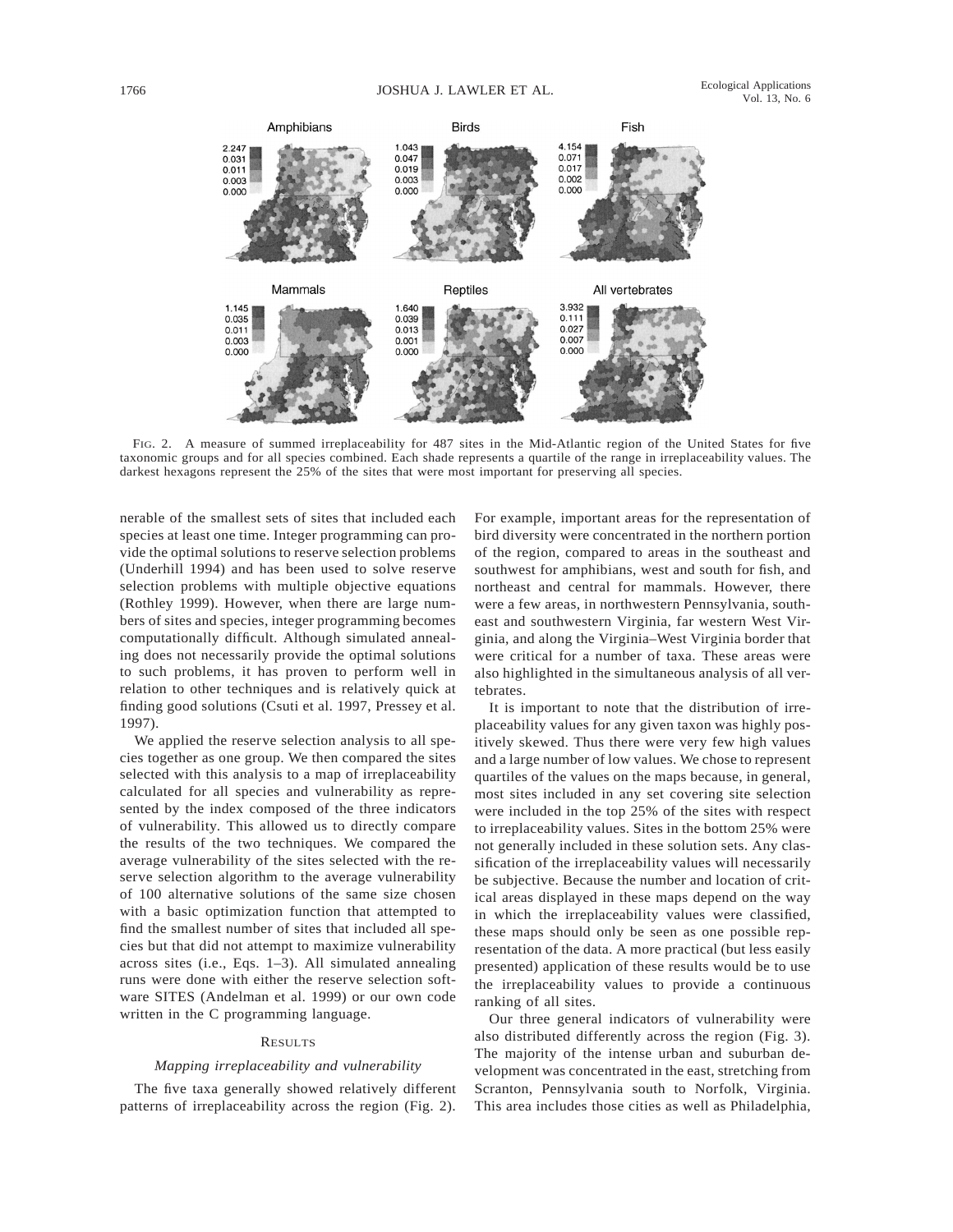

FIG. 3. Maps of general indicators of vulnerability for 487 sites in the Mid-Atlantic region of the United States. Maps represent (A) the percentage of the landscape that has undergone urban and suburban development, (B) the percentage of land in agriculture, (C) the percentage of land covered with open mines, and (D) an index composed of these three factors.

Harrisburg, Baltimore, Washington, D.C., and Richmond. Pockets of more intense development in the western part of the region were concentrated around Erie and Pittsburgh, Pennsylvania. Agriculture was even more heavily concentrated in the east. In contrast, the majority of open mines were predominantly scattered across western Pennsylvania and West Virginia. Our index of vulnerability reflected the distributions of its three component factors (Fig. 3).

We mapped the information contained in the irreplaceability values and that represented by the three measures of vulnerability to produce 18 maps of the region using a bivariate color scheme (Robinson et al. 1995; Fig. 4). These maps represent areas simultaneously ranging from low irreplaceability (white) to high irreplaceability (cyan), and from low vulnerability (white) to high vulnerability (magenta). Critical areas for species diversity that are highly vulnerable to one of the three factors (development, agriculture, and open mines), appear in dark blue on the maps. Cyan colored areas, by contrast, are those that are important for conserving species diversity, but are not highly threatened by human activities as measured by our three indicators of vulnerability.

In our example, the largest threats to critical areas from urban and suburban development tended to be in the upper Chesapeake Bay, particularly areas around Baltimore and Washington, D.C., but also areas in the vicinity of Erie, Pennsylvania and Richmond, Virginia. Amphibian, bird, and reptile diversity were likely to be more threatened by development in the southeast corner of Virginia, whereas fish and reptile diversity appeared to be more vulnerable to threats from development in an area of western Virginia in the vicinity of Roanoke. Areas of relatively intense agriculture generally coincided with critical areas for all taxa in the southeastern corner of the region, but also showed much overlap along the Delmarva Peninsula. Critical areas for each taxon overlapped with at least several sites with relatively heavy concentrations of open mines. Furthermore, our simultaneous analysis of all species showed that a small number of sites in southern West Virginia were both critical for vertebrate species

diversity in general and had relatively high concentrations of mines.

# *Vulnerability as a constraint in a site selection algorithm*

Using simulated annealing, 27 sites were required to include all 497 species. It took from five sites (for birds) to 17 sites (for freshwater fish) to cover each taxon individually (Table 1). By simultaneously minimizing the number of sites selected to cover all species and maximizing vulnerability across selected sites, we were able to identify the most vulnerable sets of sites that covered all species using the least area possible. The most vulnerable set of sites selected with the vulnerability-based algorithm (Fig. 5B) had a mean vulnerability index value of 0.24 compared to 100 alternative 27-site solutions (selected with a basic algorithm based only on complementarity) that had an average mean value of 0.19 (range 0.15, 0.23).

## *Comparing the two methods*

The irreplaceability and the vulnerability of the most vulnerable set of sites selected by the reserve selection algorithm can be evaluated by comparing maps A and B in Fig. 5. Map A depicts the irreplaceability of sites for all vertebrates and the vulnerability of sites as an index of agriculture, open mines, and urban and suburban development. Map B shows the locations of the 27 sites selected with the vulnerability-based algorithm. All but two (93%) of the selected sites had irreplaceability values in the highest quartile. Two sites in Pennsylvania had relatively low irreplaceability values, one in the first and one in the second quartile. In contrast, only eight (30%) of the sites were in the highest quartile of vulnerability. Most of the 27 sites (15) were in the lowest two quartiles.

#### **DISCUSSION**

The rapid rate at which humans are changing the earth's surface requires that conservation-planning techniques consider both temporal and spatial aspects of reserve selection. Explicitly combining information about the representation of biodiversity and the vul-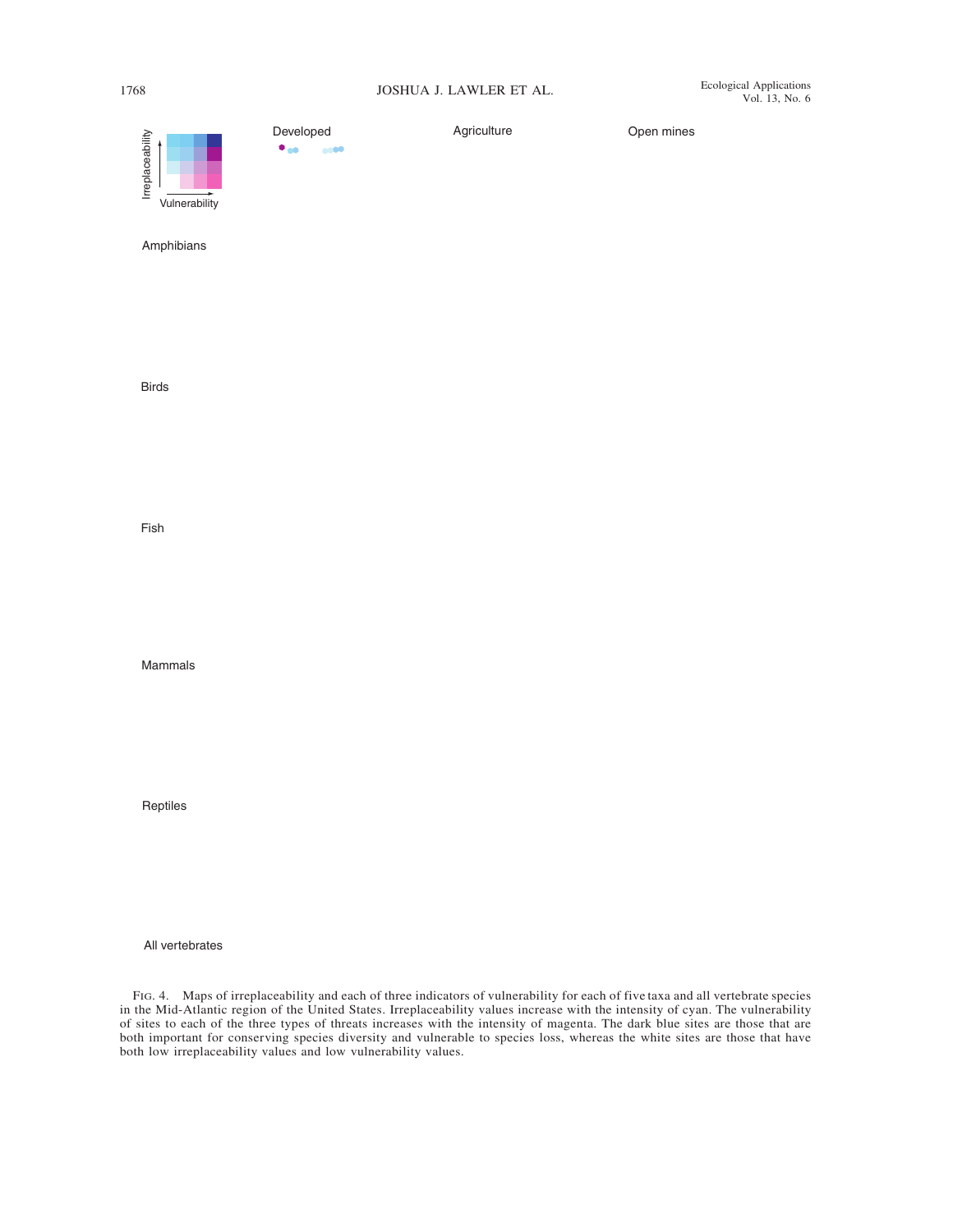A. Irreplaceability and vulnerability B. Sites selected with vulnerability constraint



FIG. 5. Maps depicting two approaches to prioritizing areas for conservation based on species representation and site vulnerability. Map A represents both irreplaceability (a measure of conservation value for 497 vertebrate species) and vulnerability (a measure of the degree to which sites are influenced by agriculture, urban and suburban development, and open mines). Irreplaceability values increase with the intensity of cyan. The vulnerability of sites to each of the three types of threats increases with the intensity of magenta. The dark blue sites are those that are both important for conserving species diversity and vulnerable to species loss, whereas the white sites are those that have both low irreplaceability values and low vulnerability values. Map B represents a set of 27 sites that includes all 497 species and maximizes the vulnerability across sites.

nerability of sites to anthropogenic threats enables conservation planners to prioritize sites in both time and space. Using information about potential threats gives planners the ability to prioritize among sites of similar conservation value (i.e., sites facing larger threats can be slated to receive more immediate attention than those facing weaker threats). The two techniques that we have demonstrated for incorporating vulnerability into the reserve selection process enable conservation planners to address this temporal aspect of reserve selection.

The two techniques presented here may best be seen as complementary tools, each providing a different type of information. The mapping of irreplaceability and vulnerability provides more detail by creating a continuous ranking of all sites, whereas the reserve selection algorithm provides specific sets of sites that include all species. Our comparison of the results of the two techniques indicates that there is a trade-off between efficiently protecting all species in the smallest number of sites possible, and addressing the most vulnerable sites. This is evidenced by the fact that over half of the sites identifed with the reserve selection algorithm are only minimally threatened by the three anthropogenic factors (i.e., have low vulnerability). Thus it is not possible to select sets of 27 sites that include all species that are much more vulnerable than those chosen here. Furthermore, using the mapping technique to select only sites with high vulnerabilities and high irreplaceability values is not likely to provide coverage for all species.

Modifications to both techniques can, at least in part, address these trade-offs. Ferrier et al. (2000) have developed a method that allows planners to insure full coverage of all species using the mapping technique. By making the selection process iterative, one can re-

calculate irreplaceability after selecting each site. Thus the relative ranking of sites changes as species are included in the set of selected sites. Using this iterative selection process in conjunction with information about site vulnerability would allow for the selection of highly irreplaceable, vulnerable sites that include all species. The algorithm-based approach can also be made more flexible by modifying one of the two constraints that limit the degree to which vulnerable sites can be included in a solution set. Although there often are many solutions to reserve selection problems, the constraints placed on site selection limit the degree to which vulnerable sites can be included in a solution set. By relaxing the constraint of including all species or relaxing the objective of minimizing the number of sites selected, it is possible to select alternative sets of sites that include more vulnerable areas. We found that sets of 28, 29, and 30 sites could be selected to protect all species and include sites with higher average vulnerabilities. Thus more flexibility can be added to the site selection process, but it comes at a price of either selecting more sites or including fewer species.

One critical aspect of triage is that ``lost causes' ' are identified and abandoned. A site, although important biologically and highly threatened by development, may require all of a planning agency's funds to protect or restore and thus eliminate the agency's ability to address other areas. Other potentially high-ranking sites might be too small, isolated, or altered to protect biodiversity. Although the mapping technique presented here could be used to screen out the most vulnerable sites, modifications would have to be made to the reserve selection algorithm to explicitly address this issue. That said, the regional scale (particularly the resolution) at which we have applied these techniques is not conducive to identifying sites that are potentially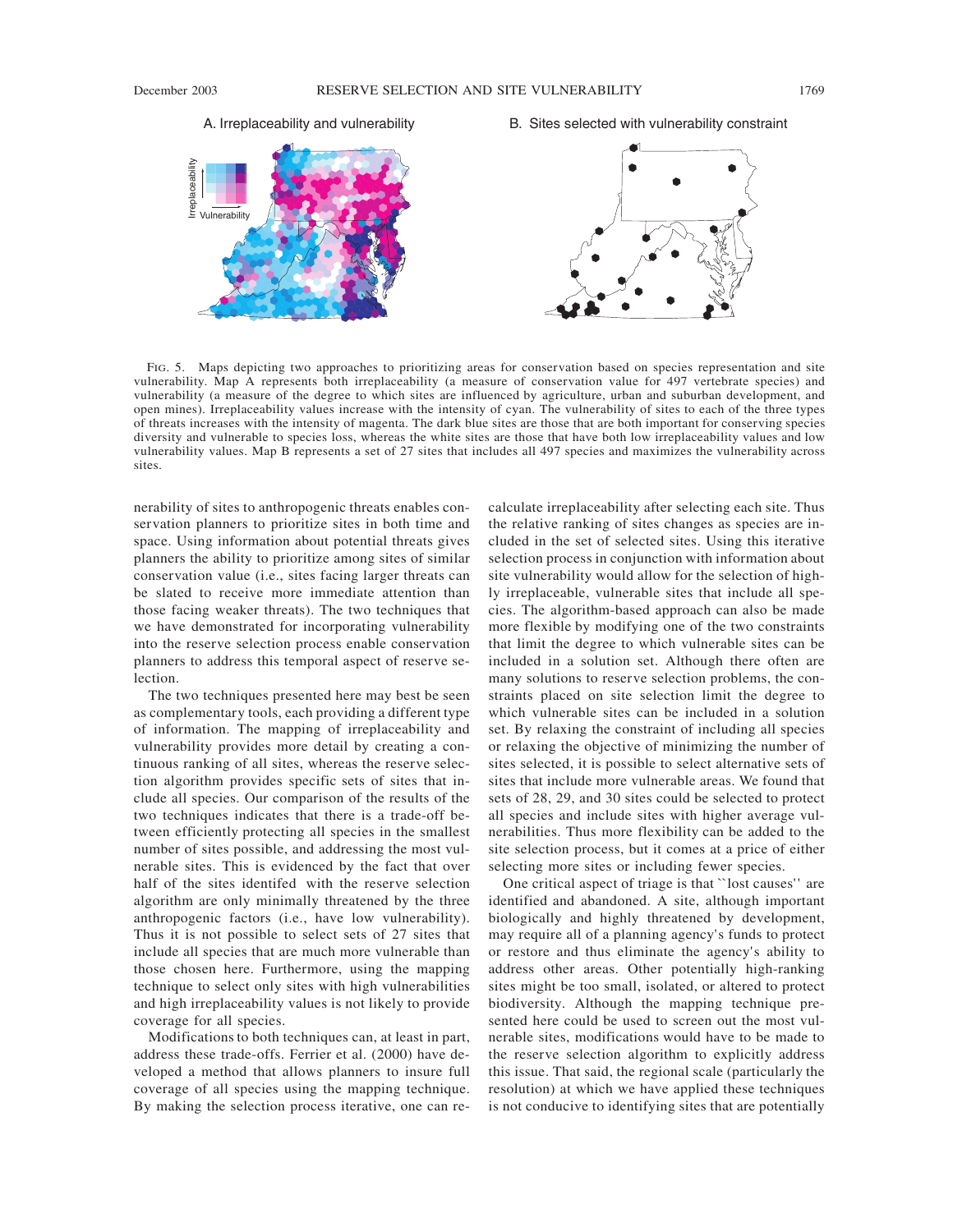too threatened to act as viable reserves. Further analyses, conducted at a finer spatial resolution, would be necessary to determine if specific habitats were too small, altered, or isolated to support viable populations of particular species in question.

Both of the techniques that we demonstrated could be used for conservation planning in other than triagetype approaches. Some people have taken an approach in which sites with high representation and low vulnerability (sites in quadrant I of Fig. 1) are targeted as potential reserves (e.g., Davis et al. 1996). These areas are likely to be in the best condition and thus may be the best choice for ensuring species persistence if planners are limited to setting up preserves in a very small number of areas. Comparison of our two techniques indicates, however, that some combination of vulnerable and more secure sites may be necessary to include all species in a region in a relatively small number of sites.

The choice of indicators of site vulnerability will clearly influence the results of the two techniques demonstrated here. Because the analyses that we have presented are primarily intended as a demonstration of techniques, we used general measures of land cover to represent potential threats to a wide range of species. Although these indicators may be adequate at the scale of 650-km2 sites, more appropriate measures of vulnerability could be used in future applications of these methods, particularly at finer spatial scales. Models that make spatially explicit predictions of future land costs, human demographic trends, timber harvest, or agricultural development could provide more meaningful quantifications of vulnerability (e.g., Clarke and Gaydos 1998, Parks et al. 2000). In addition, when conservation planning is applied to specific taxonomic groups of organisms, measures of vulnerability that are more closely linked to the threats faced by those species will be better indicators of vulnerability (Wilcove et al. 1998). For example, site selection procedures for freshwater fauna might use vulnerability measures that assess the degree to which hydrologic regimes have been altered, the potential for agricultural pollution, and the abundance and diversity of exotic species (Richter et al. 1997).

In addition to the choice of indicators of vulnerability, the way in which the indicators are integrated is likely to affect the results of subsequent site selections. We chose to equally weight the three vulnerability measures in the index that we created for use in our reserve selection algorithm. In instances in which the relative importance of different threats are well understood, the corresponding measures of vulnerability could easily be weighted differentially in similarly constructed indices.

The way in which the results from the two techniques outlined here are used, like the choice of measures of site vulnerability, is scale dependent. We used 487 650 km2 hexagonal grid cells as the sites for the present

analysis. This grain and extent is appropriate for conservation planning at a regional scale, but restricts the types of conservation actions likely to be undertaken. It would not necessarily be either ecologically sound or politically feasible to create reserve boundaries around the hexagonal cells identified in this study. The sites identified here could, however, be targeted for finer scale analyses to determine how best to protect target species.

In the interest of clearly demonstrating these two methods for integrating representation and vulnerability, we chose not to address several other aspects of efficient systematic reserve selection. For example, we did not address population persistence within reserves. The application of our reserve selection algorithm assumes that one site is sufficient for the protection of all species found within its boundaries. Thus it is assumed that adequate habitat and population sizes exist at the chosen site. Because larger species will require more habitat and different species will persist at different minimum population levels and be susceptible to different amounts of habitat fragmentation, this assumption is not likely to hold for all species. In demonstrating our techniques, we also chose not to consider the location of current reserves or to take into account the species that already receive the protection afforded by those reserves. In addition to assuring population persistence, considering the contribution of pre-existing reserves is a key step in the overall site selection process (Margules and Pressey 2000).

There are several established methods for indirectly addressing population persistence and for accounting for previously established reserves in reserve selection methods. Other studies have demonstrated methods for indirectly addressing persistence by incorporating redundancy (Pressey et al. 1996), connectivity (Bedward et al. 1992, Briers 2002), and environmental heterogeneity both within and across sites (Cowling et al. 1999, Rodrigues et al. 2000, Fairbanks et al. 2001) into reserve selection methods. Other studies have evaluated the role played by previously existing reserves and how these reserves affect the selection of new sites (Rodrigues et al. 1999).

The conservation planning process is extremely complex because, in part, planners must weigh ecological, economic, and cultural factors when making decisions. Thus integrating information about species representation, vulnerability, and population persistence is only one of the steps that can be made to improve techniques for conservation planning. In addition to representing species, it is becoming clear that selecting areas that protect other aspects of biodiversity (World Resources Institute 1992) as well as ecological processes (Cowling et al. 1999, Margules and Pressey 2000) will improve the ability of reserves to protect biodiversity. Furthermore, different socioeconomic constraints such as land cost or ownership (e.g., Ando et al. 1998) or natural resource use (Sala et al. 2002)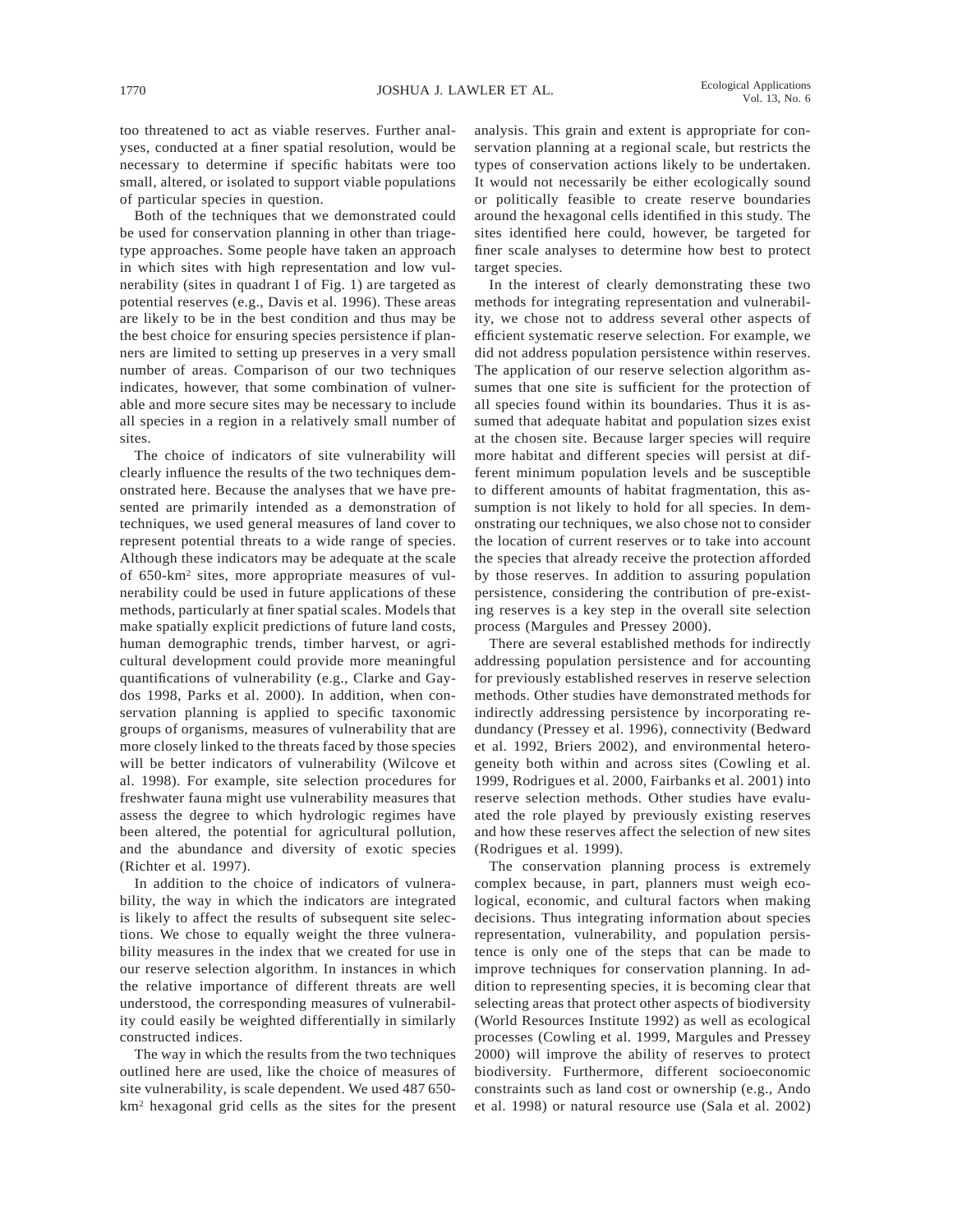can be added to site selection procedures to help planners visualize and evaluate the largest possible range of options available for meeting conservation goals. Designing methods to integrate these constraints is an important step in solving conservation-planning problems. It is by fully exploring options and making them readily accessible to planners that we are most likely to increase the probability of finding adequate solutions to such complex problems.

#### **ACKNOWLEDGMENTS**

We would like to thank Betsy Smith and the U.S. EPA's Regional Vulnerability Assessment program (ReVA) for funding this work. We would also like to thank Glenn Griffith, Anne Guerry, N. Thompson Hobbs, Bob O'Neill, Paul Ringold, Dave Stoms, Jim Wickham, Alan Woods, and two anonymous reviewers for valuable discussions and useful comments on earlier drafts of the manuscript. This work was performed while J. Lawler held a National Research Council research associateship at the U.S. Environmental Protection Agency in Corvallis, Oregon, USA. The information in this document has been funded wholly by the U.S. Environmental Protection Agency. It has been subjected to review by the National Health and Environmental Effects Research Laboratory's Western Ecology Division and approved for publication. Approval does not signify that the contents reflect the views of the Agency, nor does mention of trade names or commercial products constitute endorsement or recommendation for use.

#### LITERATURE CITED

- Abbitt, R. J. F., J. M. Scott, and D. S. Wilcove. 2000. The geography of vulnerability: incorporating species geography and human development patterns into conservation planning. Biological Conservation **96**:169–175.
- Allen, T. F. H., and T. B. Starr. 1982. Hierarchy: perspectives for ecological complexity. University of Chicago, Chicago, Illinois, USA.
- Andelman, S., I. Ball, F. Davis, and D. Stoms. 1999. Sites version 1.0. An analytical toolbox for designing ecological conservation portfolios. Manual prepared for The Nature Conservancy, December 1999. University of California, Santa Barbara, California, USA.
- Ando, A., J. Camm, S. Polasky, and A. Solow. 1998. Species distributions, land values, and efficient conservation. Science **279**:2126–2128.
- Bedward, M., R. L. Pressey, and D. A. Keith. 1992. A new approach for selecting fully representative reserve networks: addressing efficiency, reserve design and land suitability with an iterative analysis. Biological Conservation **62**:115–125.
- Briers, R. A. 2002. Incorporating connectivity into reserve selection procedures. Biological Conservation **103**:77–83.
- Camm, J. D., S. Polasky, A. Solow, and B. Csuti. 1996. A note on optimal algorithms for reserve selection. Biological Conservation **78**:353–355.
- Clarke, K. C., and L. J. Gaydos. 1998. Loose-coupling a cellular automaton model and GIS: long-term urban growth prediction for San Francisco and Washington/Baltimore. International Journal of Geographic Information Science **12**:699–714.
- Cowling, R. M., R. L. Pressey, A. T. Lombard, P. G. Desmet, and A. G. Ellis. 1999. From representation to persistence: requirements for a sustainable system of conservation areas in the species rich Mediterranean-climate desert of southern Africa. Biodiversity and Distributions **5**:51–71.
- Csuti, B., S. Polasky, P. H. Williams, R. L. Pressey, J. D. Camm, M. Kershaw, A. R. Kiester, B. Downs, R. Hamilton, M. Huso, and K. Sahr. 1997. A comparison of reserve

selection algorithms using data on terrestrial vertebrates in Oregon. Biological Conservation **80**:83–97.

- Davis, F. W., D. M. Stoms, R. L. Church, W. J. Okin, and K. N. Johnson. 1996. Selecting biodiversity management areas. Pages 1503–1529 *in* Sierra Nevada ecosystem project: final report to Congress. Volume II: Assessments and scientific basis for management options. Centers for Water and Wildland Resources, University of California, Davis, California, USA.
- Fairbanks, D. H. K., B. Reyers, and A. S. van Jaarsveld. 2001. Species and environmental representation: selecting reserves for the retention of avian diversity in KwaZulu-Natal, South Africa. Biological Conservation **98**:365–379.
- Ferrier, S., R. L. Pressey, and T. W. Barrett. 2000. A new predictor of the irreplaceability of areas for achieving a conservation goal, its applicability to real-world planning, and a research agenda for further refinement. Biological Conservation **93**:303–325.
- Groves, C. R., D. B. Jensen, L. L. Valutis, K. H. Redford, M. L. Shaffer, J. M. Scott, J. V. Baumgartner, J. V. Higgins, M. W. Beck, and M. G. Anderson. 2002. Planning for biodiversity conservation: putting conservation science into practice. BioScience **52**:499–512.
- Harris, L. D. 1988. Edge effects and conservation of biodiversity. Conservation Biology **2**:330–332.
- Harrison, S. 1994. Metapopulations and conservation. Pages 111–128 *in* P. J. Edwards, R. M. May, and N. R. Webb, editors. Large-scale ecology and conservation biology. Blackwell Publications, London, UK.
- Hess, G. R. 1996. Linking extinction to connectivity and habitat destruction metapopulation models. American Naturalist **148**:226–236.
- Kiester, A. R., J. M. Scott, B. Csuti, R. F. Noss, B. Butterfield, K. Sahr, and D. White. 1996. Conservation prioritization using GAP data. Conservation Biology **10**:1332–1342.
- Kirkpatrick, S., C. D. Gelatt, Jr., and M. P. Vecchi. 1983. Optimization by simulated annealing. Science **220**:671– 680.
- Kremen, C. 1992. Assessing the indicator properties of species assemblages for natural areas monitoring. Ecological Applications **2**:203–217.
- Lawler, J. J., S. P. Campbell, A. D. Guerry, M. B. Koloszvary, R. J. O'Connor, and L. C. N. Seward. 2002. The scope and treatment of threats in endangered species recovery plans. Ecological Applications **12**:663–667.
- Margules, C. R., I. D. Cresswell, and A. O. Nicholls. 1994. A scientific basis for establishing networks of protected areas. Pages 327–350 *in* P. L. Forey, C. J.Humphries, and R. I. Vane-Wright, editors. Systematics and conservation evaluation. Clarendon Press, Oxford, UK.
- Margules, C. R., A. O. Nicholls, and R. L. Pressey. 1988. Selecting networks of reserves to maximise biological diversity. Biological Conservation **43**:63–76.
- Margules, C. R., and R. L. Pressey. 2000. Systematic conservation planning. Nature **405**:243–253.
- Master, L. L. 1991. Assessing threats and setting priorities for conservation. Conservation Biology **5**:559–563.
- Master, L. L. 1996. Predicting distributions of vertebrate species: some observations. Pages 171–176 *in* J. M. Scott, T. H. Tear, and F. W. Davis, editors. Gap analysis: a landscape approach to biodiversity planning. American Society for Photogrammetry and Remote Sensing, Bethesda, Maryland, USA.
- Myers, N. 1979. The sinking ark: a new look at the problem of disappearing species. Pergamon, New York, New York, USA.
- O'Neill, R. V., C. T. Hunsaker, K. B. Jones, K. H. Riitters, J. D. Wickham, P. M. Schwartz, I. A. Goodman, B. L. Jackson, and W. S. Baillargeon. 1997. Monitoring envi-